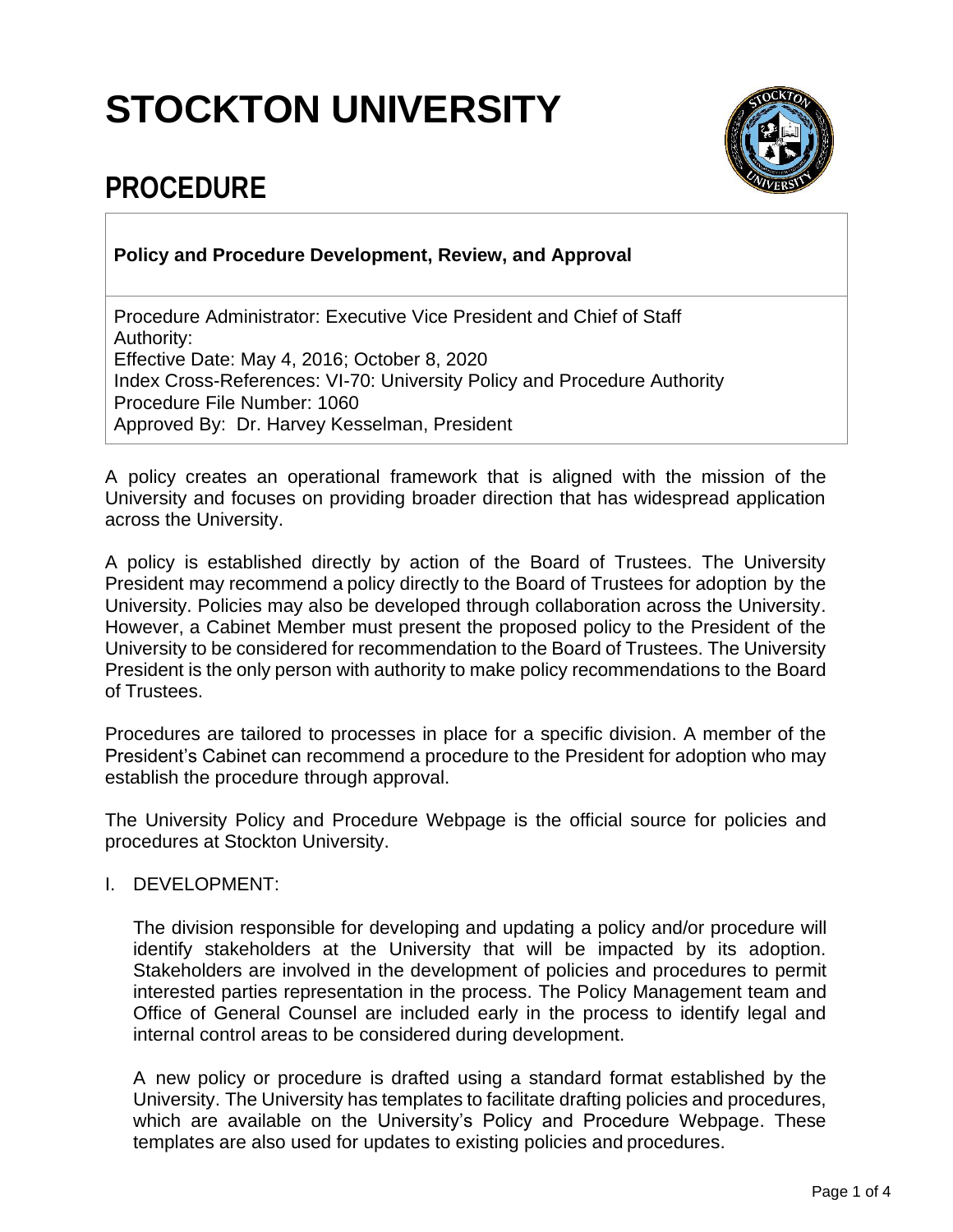The team updating the policies or procedures will reflect all changes to superseded policies and procedures by creating a black-line version of the original document.

#### II. REVIEW:

The Policy or Procedure Administrator is responsible for the initial development or review of a policy or procedure in consultation with the appropriate Divisional Executive or designee. This includes a review and, if needed, proposed revision(s) of any cross-referenced policies or procedures. The Divisional Executive or designee will send the policy or procedure to the Policy Management Team who will review and provide feedback. This review focuses on consistency with other policies and/or procedures, separation of policy from procedure, internal controls, and efficiency and effectiveness of the process. The review by the Policy Management Team does not focus on the content or intent of the policy or procedure.

Once the policy or procedure has been reviewed by the Policy Management Team and the Divisional Executive or designee, the Policy Management team will send the policy or procedure to the Office of General Counsel for review and comment.

Once the policy or procedure is satisfactorily reviewed by the Divisional Executive, the Policy Management team, and the Office of General Counsel, the policy or procedure will be presented to Cabinet for review.

#### III. APPROVAL:

All policies or procedures are presented to Cabinet for review and approval. Once the Cabinet approves a policy or procedure, it is submitted to the University President for review, and final approval for a procedure. The University President presents policies to the Board of Trustees for approval through a first and second reading. The Board of Trustees has final authority to approve policies after recommendation by the University President.

The Policy Management team is responsible for preparing a first reading memorandum. The first reading memorandum and a clean version of the policy are submitted to the Office of the President. The Office of the President will add the first reading memorandum to the Board of Trustees agenda and provide the Board with copies of a proposed policy for review. All materials must be submitted to the Office of the President at least seven days prior to the Board of Trustees meeting at which the material will be considered.

After the first reading is completed, the policy is presented by the President at the following Board of Trustees meeting for a second reading and adoption by resolution of the Board of Trustees.

The Policy Management team is responsible for preparing the second reading and resolution for the Board of Trustees. The resolution and a clean version of the policy will be submitted to the Office of the President. The Office of the President will add the resolution to the Board of Trustees agenda and provide the Board with copies of the proposed policy for review. All materials must be submitted to the Office of the